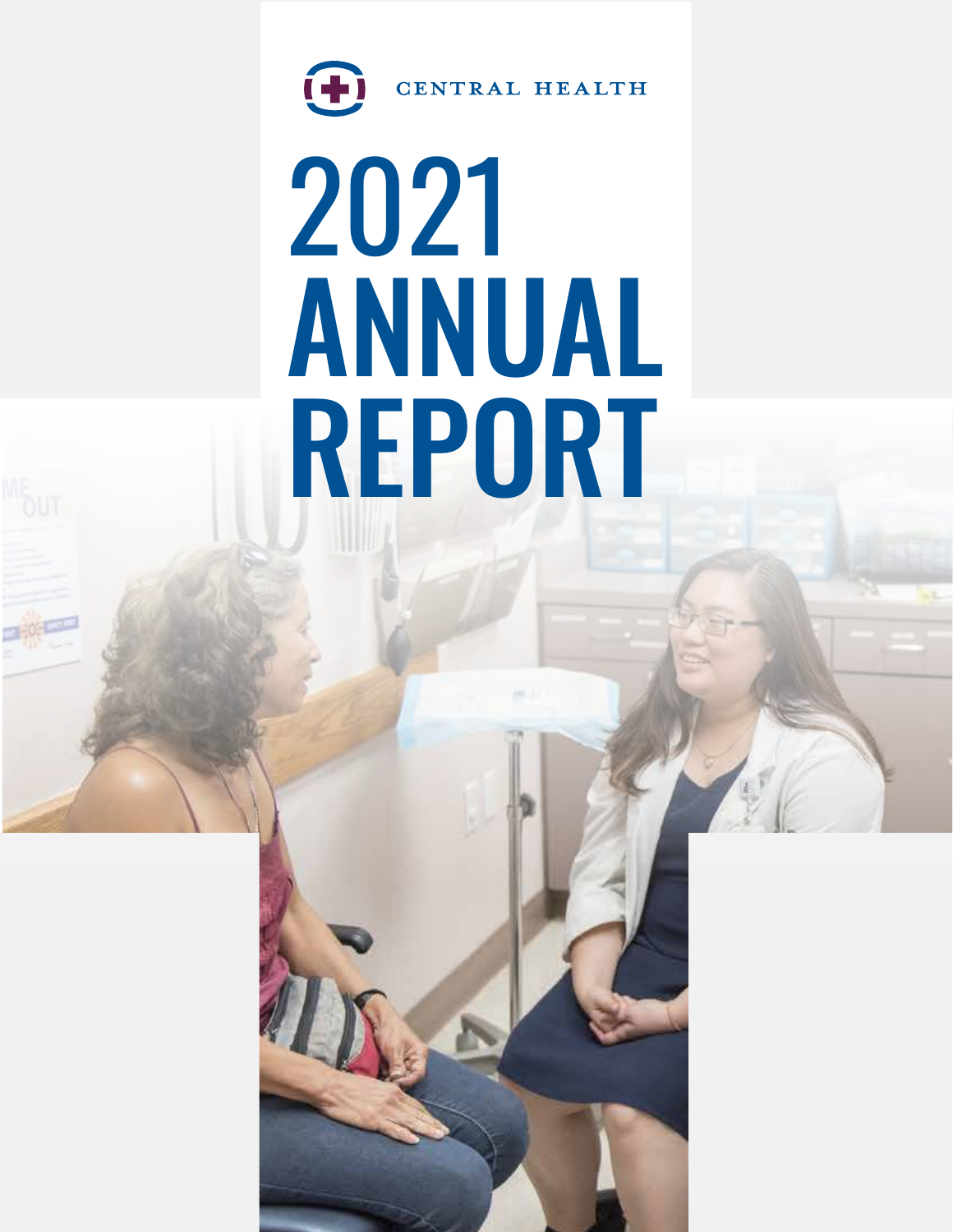### **VISION**

Central Texas is a model healthy community

### MISSION

By caring for those who need it most, Central Health improves the health of the community.

### VALUES

Central Health will achieve excellence through:

*Stewardship*: We maintain public trust through fiscal discipline and open transparent communication.

*Innovation:* We create solutions to improve health care access.

*Right by All:* By being open, antiracist, equity-minded, and respectful in discourse, we honor those around us and do right by all people.

*Collaboration:* We partner with others to improve the health of our community.

### CENTRAL HEALTH ENTERPRISE PARTNERS



CommUnityCare Health Centers is a separate but affiliated 501(c) (3) organization of Central Health that provides medical, dental, behavioral health and prescription services through Travis County's largest network of Federally Qualified Health Centers (FQHCs).



Founded in 2011, Sendero Health Plans is the local nonprofit, community-based health maintenance organization (HMO) of Central Health designed to serve the unique needs of Central Texas residents.



### CENTRAL HEALTH



The Fiscal Year 2021 Annual Report provides an account of our work, defined best by the first words in our mission statement: By caring for those who need it most. Central Health provides access to health care for people living in poverty in Travis County. And while the numbers of people served increased from the prior year, that's only part of the story.

Equally important, the types and levels of care we provided were expanded. Too numerous to name in a brief narrative, the expansion efforts included services in primary, specialty,

dental, mental and behavioral health, care management, care transition, enrollment in the Medical Access Program, and impactful campaigns in patient engagement. Our work in FY 2021 demonstrated that we can do more to strengthen the safety net health care system – and touch every aspect of the patient experience to improve the entire system of care.

If anything, and counterintuitively, this annual report of past work is about the future. Our progress in 2021 served as the starting point for the work currently under way in 2022 and being staged for future fiscal years.

For instance, in February 2022, the Central Health Board of Managers approved an equity-focused service delivery strategic plan (Health Care Equity Plan) that will direct our work to fill gaps in health care to eliminate health disparities among lowincome persons. The Health Care Equity Plan is based on a first-ever community health needs assessment of data on Travis County's low-income population.

Following this clear imperative and the perspectives gained from engagement with the diverse community of our patients, we usher in a new era where a person's identity or social vulnerability should not be an indicator of lifespan or life quality. This annual report is about a refined focus on where we are going next in the pursuit of health equity for those we serve.

As with past annual reports, a summary of our financial audit is included. Like the prior fiscal years, Central Health received a clean audit opinion in FY 2021 and maintained the Government Finance Officers Association award. The audit summary represents the annual year-end results and is backed-up by the monthly financial reports provided to the Central Health Board of Managers and public. Additionally, the annual financial results indicate a strong financial position; a position which will be essential to the long-term sustainability of the health care provided today and the expansions and improvements leading into the next several years.

What we do is not without the work of countless others. We are grateful to our patients, our Board of Managers, community leaders, and advocates. We embrace good stewardship, patient engagement, and collaboration with provider partners. As part of this community, we hope you are excited about the near horizon vision of making health equity a measured reality for the people we serve, enabling the healthiest lives possible.

With Gratitude, Mike Geoslyn

Mike Geeslin President & CEO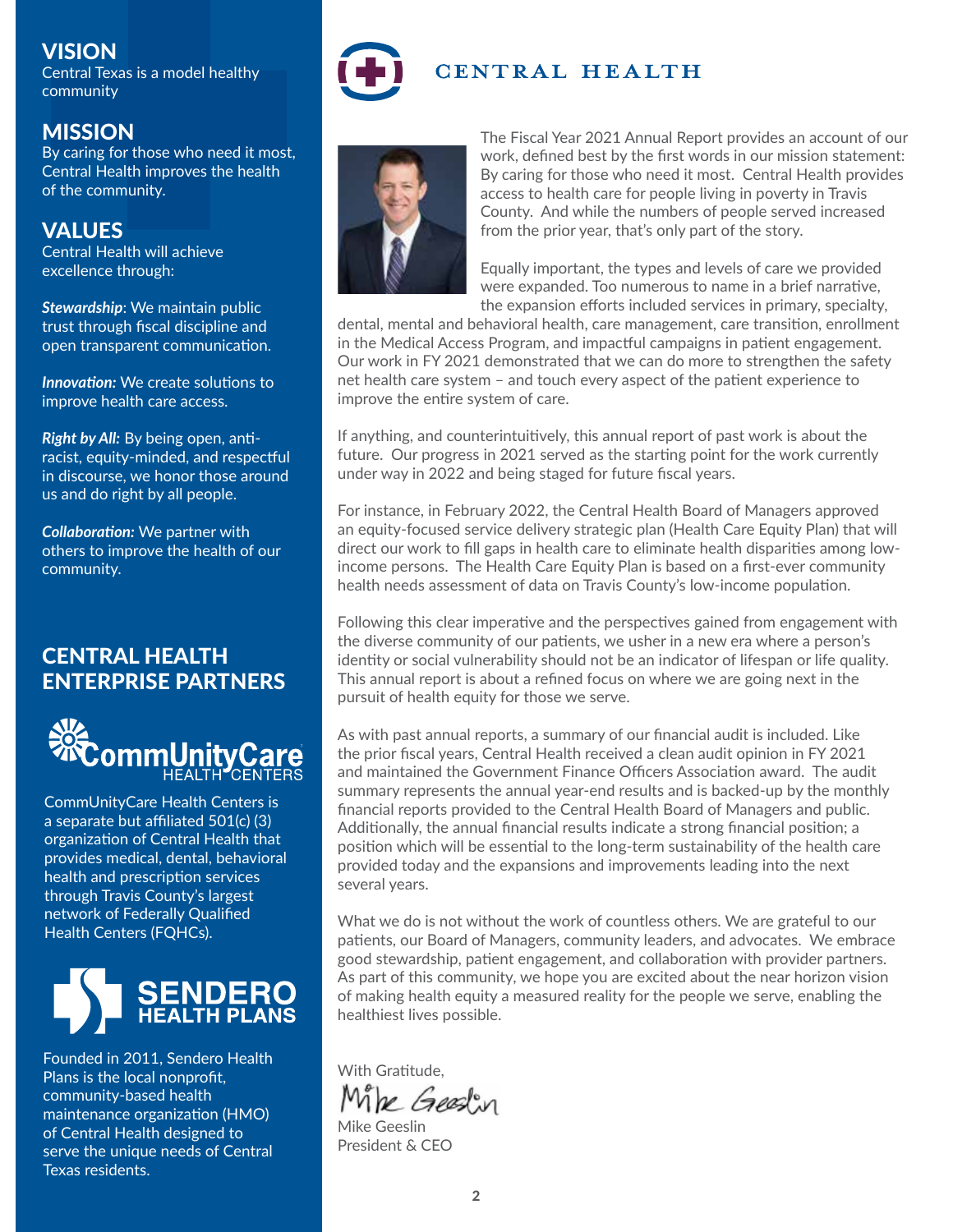# 2021 BY THE NUMBERS

As the hospital district serving Travis County, Central Health creates access to care and coordinates health care services so residents with low income have the opportunity to get well and stay healthy. Central Health's mission is to improve the health of the community by caring for those who need it most. To better fulfill this mission, in 2021 Central Health developed new primary care locations in underserved areas; expanded its network of specialty care providers; improved eligibility and health coverage enrollment services; and supported numerous Covid-19 response efforts. Central Health continues to help the community rebound from the pandemic, providing funding for more patients at more locations year-over-year.

### COVID-19 RESPONSE

In March 2020, Central Health and its partners began directing their operational focus to the outbreak of COVID-19.

- Resources were dedicated throughout the enterprise organizations in the following areas:
- Participating in the local Emergency Operations Center.
- Establishing new testing and vaccination locations and supporting ongoing clinical operations.
- Creating and implementing an extensive communications strategy, including key messaging and distribution of PPE to populations disproportionately impacted.
- Implementing a transition to remote work for the appropriate staff.
- Requesting funding from the Federal Emergency Management Agency (FEMA) and other possible sources for reimbursement of allowable expenditures.
- Launching a Vaccine Equity Enhancement Payment Program to increase vaccination rates in communities with high poverty and COVID-19 infection rates.

Through these and other efforts with partners, Travis County experienced one of the lowest COVID-19 death rates in the state of Texas.

### ACCESS TO CARE

### OUR PATIENTS

147,186 people served in FY2021 – a 6% year-over-year increase.

### OUR NETWORK

204 provider locations, including community health centers, hospitals, specialists, dentists, and urgent care locations.

### ACCESS TO COVERAGE

### 47,641

uninsured Travis County residents received health coverage for hospital, primary, dental, specialty and other care through Central Health's Medical Access Program (MAP).

### 60,661

residents received coverage through MAP Basic, a program with primary care, prescription and other essential services covered for low-income residents who earn too much to qualify for MAP.

### SERVICE EXPANSION\*

### OUR CARE

499,861 primary care visits provided through Central Health's broad network of health care partners.

### OUR GROWTH

In 2020 Central Health's provider network increased by 7%. Sixteen new providers were added to the network, including behavioral health, dental and urgent care providers.

### 2,081

previously uninsured people received premium assistance from Central Health to enroll in Sendero Health Plans insurance coverage.

### 81,395

calls were taken by eligibility and enrollment specialists at Central Health's new in-house Call Center.

### 23,816

online MAP applications were submitted – a 45% increase over 2020.



3 2021 ANNUAL REPORT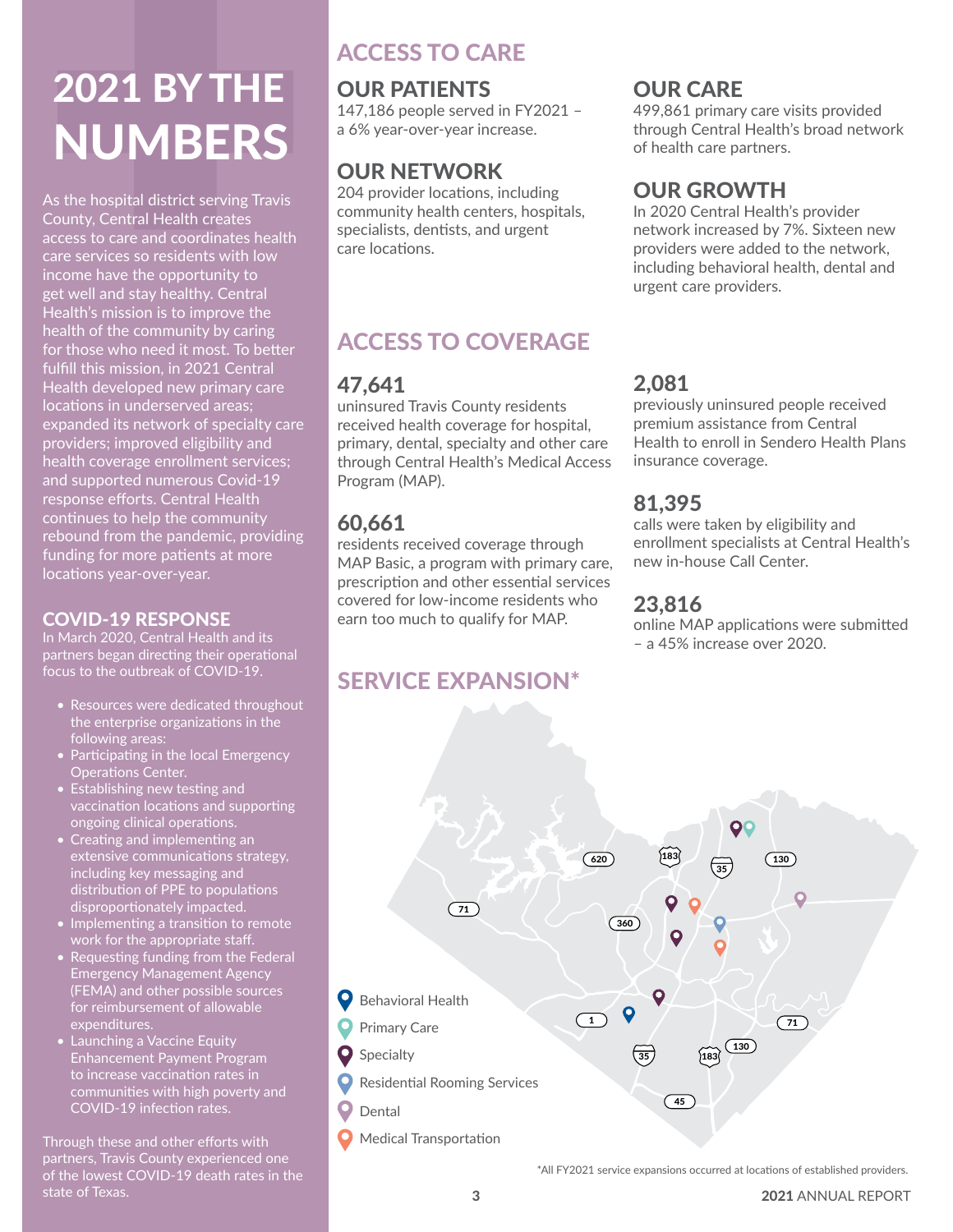# 2021 MILESTONES & HIGHLIGHTS

In 2018, Central Health worked closely with community members to identify and refine the healthcare district's strategic objectives for the years ahead.

These objectives are defined as follows:

OBJECTIVE 1 DEVELOP AND EXECUTE HEALTH CARE DELIVERY BASED ON PEOPLE AND SPACE.

OBJECTIVE 2 IMPLEMENT A PATIENT-FOCUSED AND COORDINATED HEALTH CARE SYSTEM.

OBJECTIVE 3 IMPLEMENT A SUSTAINABLE FINANCIAL MODEL FOR HEALTH CARE DELIVERY & SYSTEM STRATEGIES THROUGH 2024.

### **OBJECTIVE 1 DEVELOP AND EXECUTE HEALTH CARE DELIVERY BASED ON PEOPLE AND SPACE.**

### Service Improvements

- Despite the ongoing challenges of the COVID-19 pandemic, Central Health's primary care clinics and providers continued to adapt and make gains in measures of preventive screenings and disease control for MAP and MAP Basic patients including foot exams, diabetes control and alcohol use counseling.
- CommUnityCare implemented the EPIC electronic health record reporting system to facilitate multidimensional improvements in patient care and communication.

### Communication & Community Engagement

- Two paid media initiatives resulted in approximately 18.3 million impressions - connecting people to care and providing life-saving information about COVID-19 protection and testing.
- Through grassroots outreach, staff reached 5,381 people and teamed up with 1,349 businesses to distribute information regarding COVID-19 testing and vaccines.
- Central Health mailed approximately 130,376 COVID-19 testing and vaccine fact cards to MAP member households in ZIP codes with high COVID-19 positivity rates.
- 884 people participated in Central Health's public involvement process to advance strategic projects and initiatives as well as help shape the fiscal year 2022 budget – an 87 percent increase over the previous year.

### Population Health

- In 2021, the Central Health Equity Policy (CHEP) Council continued the work of its Pandemic Equity Committee, resulting in recommended policy changes pertaining to disaster preparedness, planning, and recovery. Once community input was incorporated, the committee presented the findings to Austin City Council and Travis County Commissioner Court.
- Sendero Health Plans was the only health plan to work extensively with Austin Public Health in contributing data and research to develop vaccination strategies. Specifically, this included multiple vaccination clinics including the Boo the Flu and the Fiesta del Pavo/Turkey Fest events.

### Capital Improvements

- Plans for the Hornsby Bend Health & Wellness Center, Del Valle Health & Wellness Center, and Colony Park Health & Wellness Center were unanimously approved by the Central Health board.
- Central Health supported efforts to relocate and launch services at the Colony Park Resource Center in coordination with Austin ISD.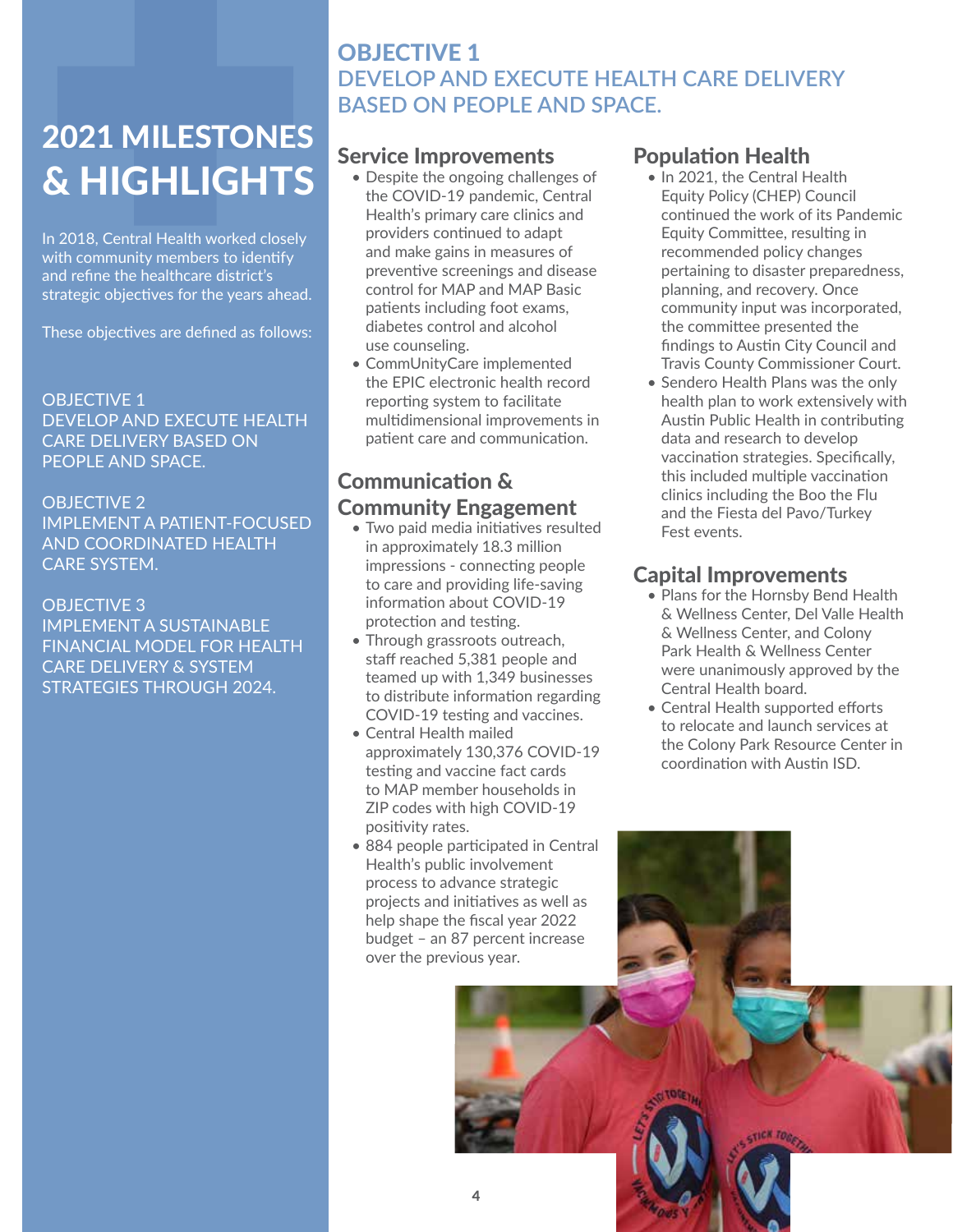### OBJECTIVE 2 **IMPLEMENT A PATIENT-FOCUSED & COORDINATED HEALTH CARE SYSTEM.**

### Health Coverage

- Sendero Health Plans achieved a 4-star National Committee Quality Assurance rating, the highest score of clinical performance and customer experience among Texas Marketplace health plans.
- Central Health's Eligibility Team was able to complete 2,787 in-person eligibility and enrollment appointments despite pandemic restrictions.
- 23,196 first-time MAP Basic enrollees were signed up for coverage.

### Primary Care

- Central Health added MAP Basic coverage to all of its primary care contracts.
- Primary care providers continued to offer telehealth encounters in response to COVID-19.
- Planning began for a nutrition services initiative for patients diagnosed with chronic kidney disease.

### Dental Care

• Central Health funded 39,167 dental encounters, an increase of more than 15,000 from the previous year.

### Specialty Care

- Central Health added new providers and expanded specialty services in dentures, oral surgery, oncology, endocrinology (hormone treatment) and podiatry (feet and leg care).
- Central Health operationalized a "fast track" referral pathway for MAP patients to be referred directly to appropriate surgeries following an emergency department visit, reducing the need for additional doctor visits.

### Post-acute Care

- Central Health increased the number of recuperative care beds available for MAP patients, with the ability to add more as needed.
- In response to increased demand, Central Health contracted for additional beds at a skilled nursing facility for MAP patients requiring extended hospital recovery.

### **Pharmacy**

- Central Health expanded its pharmacy network to include People's Community Clinic and Integral Care, resulting in more options for patients and decreased costs for Central Health.
- The planning for MAP Basic pharmacy coverage expansion continued.

### Transportation Assistance

- Central Health signed new agreements with transportation providers to assist patients who are wheelchair bound or on stretchers.
- Central Health's Medical Management team expanded its rideshare program to include high-need CommUnityCare patients.

# **IMPLEMENT A SUSTAINABLE FINANCIAL MODEL**

## **Stewardship**

**THROUGH 2024.**

OBJECTIVE 3

• Central Health continued to maintain the lowest tax rate among the six major urban Texas hospital districts.

**FOR HEALTH CARE DELIVERY & SYSTEM STRATEGIES** 

- The Central Health finance team was awarded the GFOA Distinguished Budget Presentation Award, the highest form of recognition in government budgeting.
- Central Health's net position increased \$70 million; an 18 percent increase compared to the previous year in order to support long-term financial goals.
- Sendero Health Plans earned over \$30 million in subsidies for enrolling 2,081 high-risk, formerly uninsured individuals in an innovative insurance coverage program.

### Investing in Eastern Travis County

• The Central Health Board of Managers approved project budgets for health centers in three target areas in eastern Travis County: Hornsby Bend, Del Valle and Colony Park and work continued to develop clinical services on these properties.

### Brackenridge Campus

• Demolition activities on the Brackenridge campus continued throughout the year in anticipation of further development.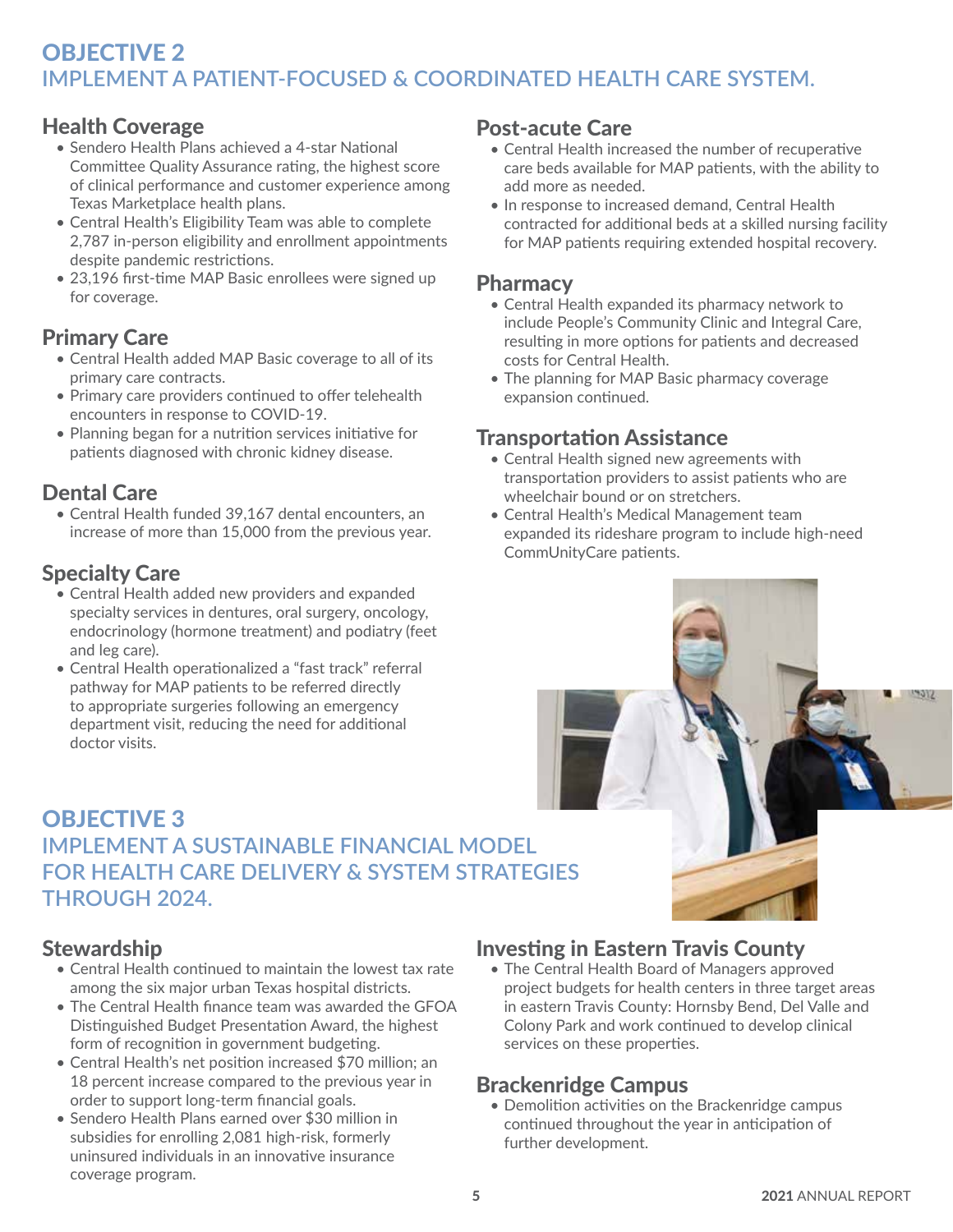### TRAVIS COUNTY HEALTHCARE DISTRICT dba CENTRAL HEALTH STATEMENTS OF REVENUES, EXPENSES, AND CHANGES IN NET POSITION SEPTEMBER 30, 2021

|                                                                                                                                                                   | Primary<br>Government              |                      | <b>Component Units</b>     |                                        |  |
|-------------------------------------------------------------------------------------------------------------------------------------------------------------------|------------------------------------|----------------------|----------------------------|----------------------------------------|--|
|                                                                                                                                                                   | <b>Business-type</b><br>Activities | CommUnityCare        | Sendero<br>(Dec. 31, 2020) | <b>Community Care</b><br>Collaborative |  |
| <b>ASSETS</b>                                                                                                                                                     |                                    |                      |                            |                                        |  |
| <b>Current Assets:</b><br>Cash and cash equivalents                                                                                                               | \$<br>1,095,662                    | \$<br>22,836,307     | \$<br>23,085,825           | \$<br>26,463,741                       |  |
| Cash restricted for Local Provider Participation Fund (Note 16)                                                                                                   | 25,169                             |                      |                            |                                        |  |
| Short-term investments                                                                                                                                            | 281,945,360<br>1,615,518           | 2,933,175            | 2,697,306                  |                                        |  |
| Ad valorem taxes receivable, net of allowance for uncollectible taxes of \$2,868,818<br>Accounts receivable, net of allowance for doubtful amounts of \$9,801,361 |                                    | 16,715,232           |                            |                                        |  |
| Accounts receivable                                                                                                                                               |                                    |                      | 1,764,690                  |                                        |  |
| Risk adjustments receivable                                                                                                                                       |                                    |                      | 6,763,371                  |                                        |  |
| Premium receivable, net<br>Reinsurance recoverables                                                                                                               |                                    |                      | 21,387<br>102,174          |                                        |  |
| Grants receivable                                                                                                                                                 |                                    | 2,498,613            |                            |                                        |  |
| Other receivables                                                                                                                                                 | 5,557,764                          |                      |                            |                                        |  |
| Inventory<br>Prepaid expenses and other assets                                                                                                                    | 586,239                            | 636,243<br>907,284   | 482,336                    | 102,840                                |  |
| <b>Total current assets</b>                                                                                                                                       | 290,825,712                        | 46,526,854           | 34,917,089                 | 26,566,581                             |  |
|                                                                                                                                                                   |                                    |                      |                            |                                        |  |
| <b>Noncurrent Assets:</b><br>Investments restricted for capital acquisition                                                                                       | 25,097,937                         |                      |                            |                                        |  |
| Investments restricted for Local Provider Participation Fund (Note 16)                                                                                            | 36,825,910                         |                      |                            |                                        |  |
| Investments restricted for facilities                                                                                                                             | 56,055,994                         |                      |                            |                                        |  |
| Long-term receivables<br>Investment in Sendero                                                                                                                    | 4.000.000<br>71,000,000            |                      |                            |                                        |  |
| Sendero surplus debenture                                                                                                                                         | 37,083,000                         |                      |                            |                                        |  |
| Goodwill                                                                                                                                                          |                                    | 17,849,487           |                            |                                        |  |
| Capital assets:                                                                                                                                                   | 26,302,223                         |                      |                            |                                        |  |
| Land<br>Capital projects in progress                                                                                                                              | 9,259,026                          | 281.833              |                            |                                        |  |
| Buildings and improvements                                                                                                                                        | 56.495.972                         | 848,095              |                            |                                        |  |
| Equipment and furniture                                                                                                                                           | 17,692,503                         | 1,092,446            | 38,215                     |                                        |  |
| Less accumulated depreciation                                                                                                                                     | (24,664,339)                       | (934, 865)           | (38, 215)                  |                                        |  |
| Total capital assets, net                                                                                                                                         | 85,085,385                         | 1,287,509            |                            |                                        |  |
| <b>Total noncurrent assets</b>                                                                                                                                    | 315,148,226                        | 19,136,996           |                            |                                        |  |
| <b>Total assets</b>                                                                                                                                               | 605,973,938                        | 65,663,850           | 34,917,089                 | 26,566,581                             |  |
| <b>LIABILITIES</b>                                                                                                                                                |                                    |                      |                            |                                        |  |
| <b>Current liabilities:</b>                                                                                                                                       |                                    |                      |                            |                                        |  |
| Accounts payable                                                                                                                                                  | 3,875,836                          | 2,621,593            | 849,852                    |                                        |  |
| Unpaid losses, loss adjustment expenses and risk adjustment payable                                                                                               |                                    |                      | 11,685,847<br>451,090      |                                        |  |
| Claims payable<br>Premium tax payable                                                                                                                             |                                    |                      | 457,951                    |                                        |  |
| Salaries and benefits payable                                                                                                                                     | 1,535,702                          | 6,124,589            |                            |                                        |  |
| Accrued interest                                                                                                                                                  | 57,345                             |                      |                            |                                        |  |
| Deferred rent<br>Other accrued liabilities                                                                                                                        | 10,784,883                         | 177,369<br>1,948,854 | 2,905,622                  | 4,868,668                              |  |
| Bonds and certificates of obligations payable                                                                                                                     | 4,350,000                          |                      |                            |                                        |  |
| Unearned revenue                                                                                                                                                  |                                    | 1,125,992            | 2,570,277                  | 7,455,418                              |  |
| Surplus debenture                                                                                                                                                 |                                    | 4,754,037            | 37,083,000                 |                                        |  |
| Seller note payable<br>Note payable                                                                                                                               |                                    | 1,140,000            |                            |                                        |  |
| Due to Central Health                                                                                                                                             |                                    | 2,767,382            | 880,353                    | 119,351                                |  |
| <b>Total current liabilities</b>                                                                                                                                  | 20,603,766                         | 20,659,816           | 56,883,992                 | 12,443,437                             |  |
| <b>Noncurrent liabilities:</b>                                                                                                                                    |                                    |                      |                            |                                        |  |
| Bonds and certificates of obligations payable                                                                                                                     | 80,264,606                         |                      |                            |                                        |  |
| Due to Local Provider Participation Fund (Note 16)                                                                                                                | 36,851,079                         |                      |                            |                                        |  |
| Other accrued liabilities<br>Seller note payable                                                                                                                  | 323,477                            | 2,210,298            |                            |                                        |  |
| Note payable                                                                                                                                                      |                                    | 3,040,000            |                            |                                        |  |
| Due to Central Health                                                                                                                                             |                                    | 4,000,000            |                            |                                        |  |
| <b>Total noncurrent liabilities</b>                                                                                                                               | 117,439,162                        | 9,250,298            |                            |                                        |  |
| <b>Total liabilities</b>                                                                                                                                          | 138,042,928                        | 29,910,114           | 56,883,992                 | 12,443,437                             |  |
|                                                                                                                                                                   |                                    |                      |                            |                                        |  |
| <b>NET POSITION</b>                                                                                                                                               | 470,779                            |                      |                            |                                        |  |
| Net investment in capital assets<br>Restricted for capital acquisition                                                                                            | 25,097,937                         |                      |                            |                                        |  |
| Restricted for facilities                                                                                                                                         | 56,055,994                         |                      |                            |                                        |  |
| Restricted for HMO                                                                                                                                                |                                    |                      | 71,000,000                 |                                        |  |
| Unrestricted                                                                                                                                                      | 386,306,300                        | 35,753,736           | (92,966,903)               | 14,123,144                             |  |
| Total net position                                                                                                                                                | 467,931,010                        | 35,753,736           | (21,966,903)               | 14,123,144                             |  |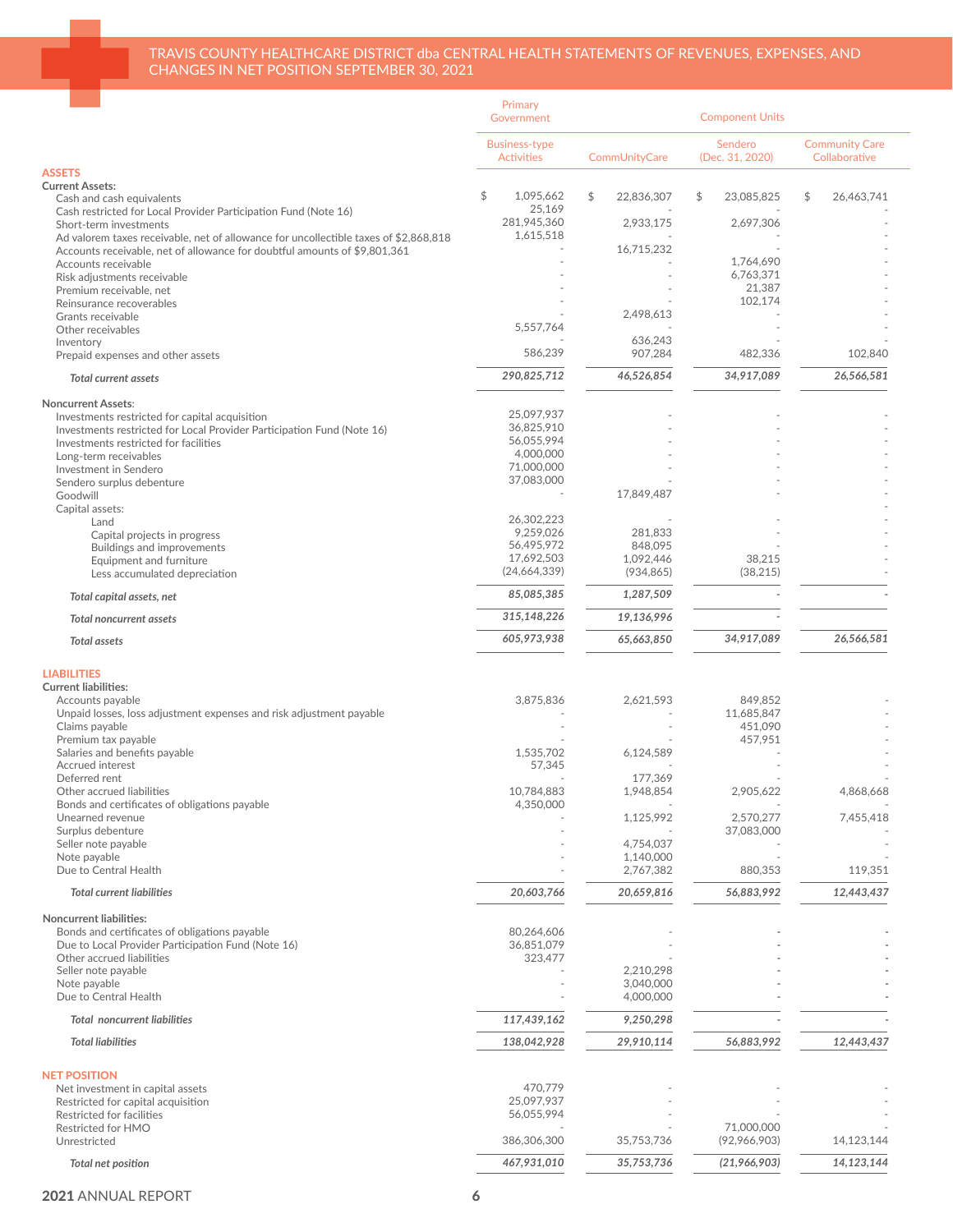### TRAVIS COUNTY HEALTHCARE DISTRICT dba CENTRAL HEALTH STATEMENTS OF REVENUES, EXPENSES, AND CHANGES IN NET POSITION YEAR ENDED SEPTEMBER 30, 2021

|                                                                | Primary<br>Government |                                           | <b>Component Units</b> |                            |                                        |
|----------------------------------------------------------------|-----------------------|-------------------------------------------|------------------------|----------------------------|----------------------------------------|
|                                                                |                       | <b>Business-type</b><br><b>Activities</b> | CommUnityCare          | Sendero<br>(Dec. 31, 2020) | <b>Community Care</b><br>Collaborative |
| <b>Operating revenues:</b>                                     | \$                    | 10.996.054                                | \$                     | $\mathfrak{L}$             | \$                                     |
| Downtown Campus lease revenue                                  |                       | 961,380                                   |                        |                            |                                        |
| Ground sublease revenue<br>Net patient service revenue         |                       |                                           | 101,193,492            |                            |                                        |
| Premium revenue, net                                           |                       |                                           |                        | 88,010,390                 |                                        |
| Grant revenue                                                  |                       | 699,269                                   | 17,425,311             |                            |                                        |
| Foundation grant revenue                                       |                       |                                           | 1,060,153              |                            |                                        |
| Revenue received from Central Health                           |                       |                                           | 17,722,960             |                            |                                        |
| Revenue received from Delivery System Reform Incentive Payment |                       |                                           | 10,123,906             |                            | 59,363,558                             |
| Revenue received from Seton Affiliation                        |                       |                                           | 1,766,490              |                            |                                        |
| Personnel services received from an affiliate                  |                       |                                           |                        |                            | 261,294                                |
| <b>Total operating revenues</b>                                |                       | 12,656,703                                | 149,292,312            | 88,010,390                 | 59,624,852                             |
|                                                                |                       |                                           |                        |                            |                                        |
| <b>Operating expenses:</b>                                     |                       |                                           | 43,714,569             | 79,251,339                 | 60,682,982                             |
| Health care delivery                                           |                       | 115,859,007                               |                        |                            | 1,150,139                              |
| Administration<br>Salaries and benefits                        |                       | 4,986,916                                 | 97,789,042             | 4,444,501                  |                                        |
| Other purchased goods and services                             |                       | 3,862,308                                 |                        | 11,828,778                 |                                        |
|                                                                |                       | 4,972,430                                 | 329,060                |                            |                                        |
| Depreciation and amortization                                  |                       |                                           |                        |                            |                                        |
| <b>Total operating expenses</b>                                |                       | 129,680,661                               | 141,832,671            | 95,524,618                 | 61,833,121                             |
| Operating income (loss)                                        |                       | (117, 023, 958)                           | 7,459,641              | (7,514,228)                | (2,208,269)                            |
| Nonoperating revenues (expenses):                              |                       |                                           |                        |                            |                                        |
| Ad valorem tax revenue                                         |                       | 238,919,148                               |                        |                            |                                        |
| Tax assessment and collection expense                          |                       | (1,804,635)                               |                        |                            |                                        |
| Tobacco settlement revenue, net                                |                       | 3,872,274                                 |                        |                            |                                        |
| Investment income                                              |                       | 1.145.379<br>(1,230,931)                  |                        |                            |                                        |
| Interest expense                                               |                       | (52, 160, 957)                            |                        |                            |                                        |
| Loss on disposal of capital assets<br>Other revenue (expense)  |                       | (1,710,623)                               |                        | 494,052                    | 15,285                                 |
| Total nonoperating revenues, net                               |                       | 187,029,655                               |                        | 494,052                    | 15,285                                 |
| Change in net position                                         |                       | 70,005,697                                | 7,459,641              | (7,020,176)                | (2, 192, 984)                          |
| Total net position - beginning of year                         |                       | 397,925,313                               | 28,294,095             | (14, 946, 727)             | 16,316,128                             |
| Total net position - end of year                               |                       | 467,931,010                               | 35,753,736             | (21, 966, 903)             | 14,123,144                             |

*The notes to the financial statements are an integral part of these statements.*